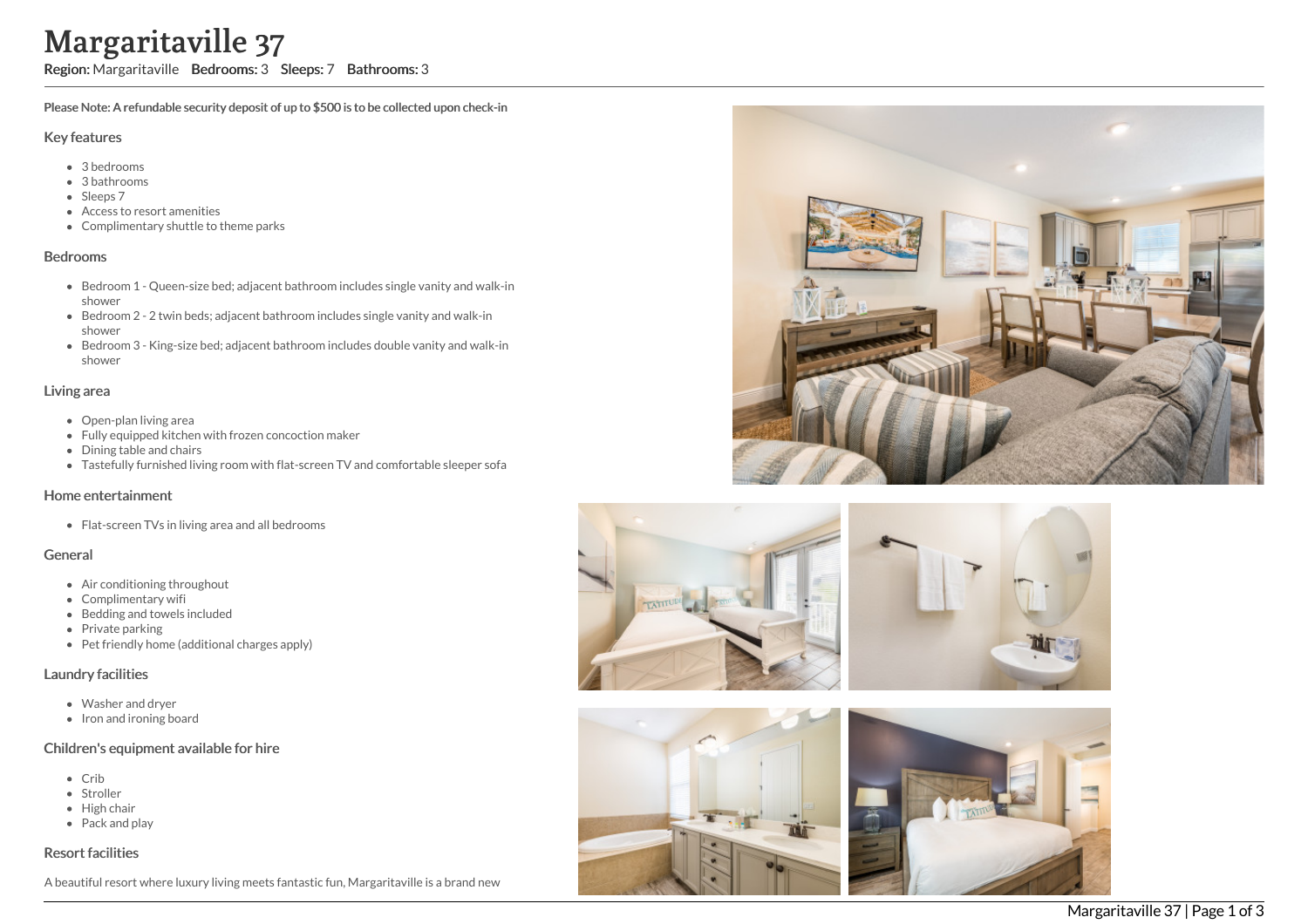holiday destination, home to a spectacular range of amenities. Set within lush, tropical grounds, this resort features an impressive lagoon-style pool, soft sand beaches and an exhilarating waterpark, suitable for the whole family. Guests can also benefit from a relaxing spa, a fitness center and plenty of kids clubs with activities to suit all ages. Furthermore, the entertainment district offers a wide range of first-class shopping, dining and lounge experiences, all within walking distance of your holiday home and there's a complimentary shuttle to the theme parks.

## Places of interest

- Disney World 5.1 miles
- Universal Studios 16.7 miles
- Sea World 11.7 miles
- Orlando International Airport 24.5 miless

Please Note: Parts of the Margaritaville Hotel are currently under construction. Apologies for any disturbance or inconvenience this may cause during your stay at Margaritaville Resort, Orlando.